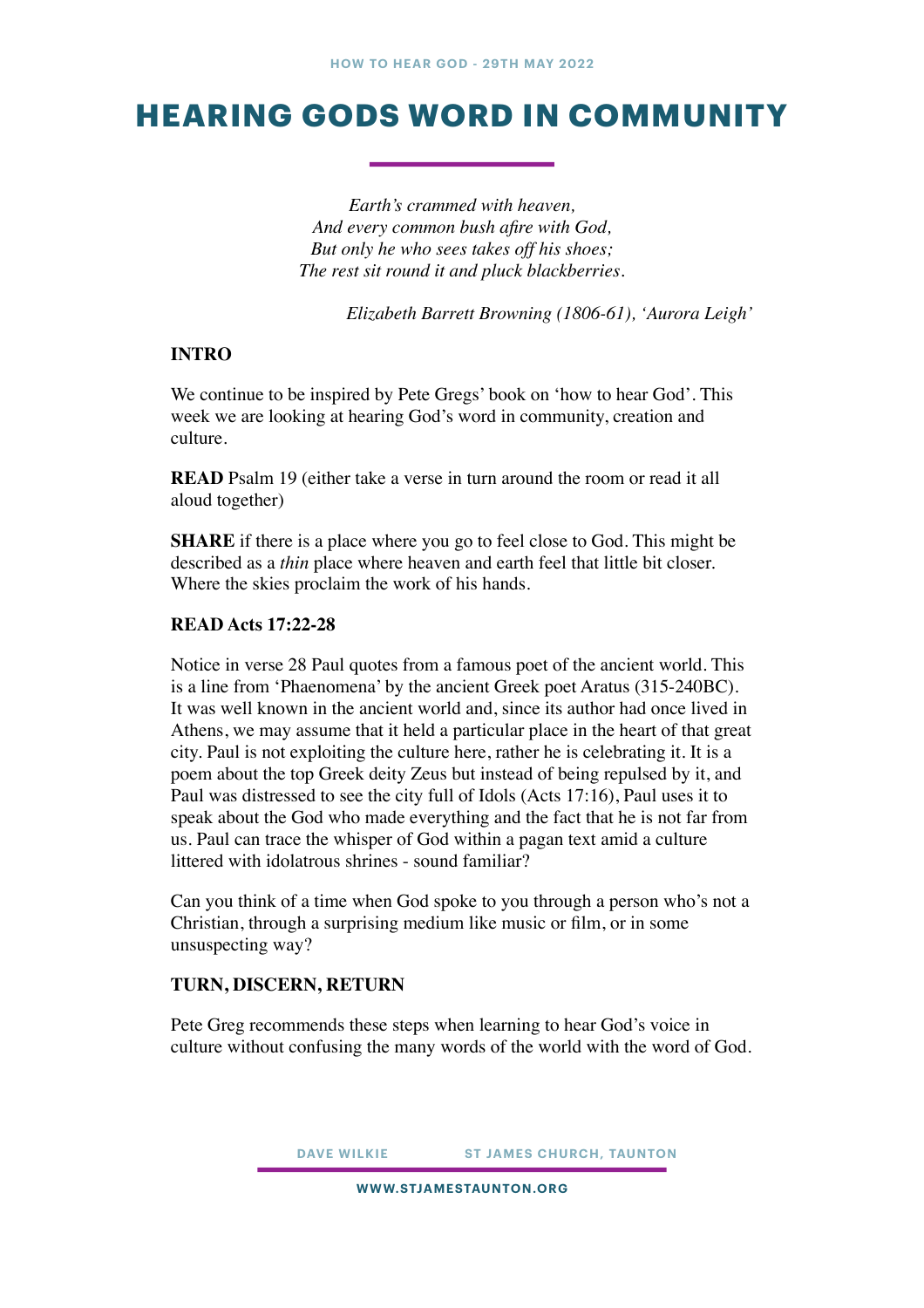**TURN** - learn to turn towards culture. We can miss God at work because we have been taught that the world outside of our religion is dangerous. Paul had memorised a part of Aratus' poem, he knew the architecture and artefacts of the city and was well-schooled in the Classics as well as scripture. John Henry Newman a nineteenth-century cardinal wrote, 'I taught to hear the voice of God and climbed the topmost steeple, but God declared: Go down again - I dwell among the people'. We must spend time becoming students of the world in which God has placed us.

**DISCERN** - It is a very mixed bag indeed! The Bible warns about the deceptive enemy disguised as an angel of light (2 Cor. 11:14). We must scan the horizon for things in culture that sound like, look like or point towards Jesus. Pay attention to the whisper of your conscience and be sensitive to the consciences of other people. Ask 'is this God's gift to me, and can I receive it for his glory?'

**RETURN** - we must continually return to the bedrock of God's Word in Scripture. This is how we remain sharp in discernment. The great theological Karl Barth famously reminded us, that we need to carry the Bible in one hand and the newspaper in the other. Yes, we interpret the culler in the light of the Bible, but we all allow God's voice in the culture to inform us, perhaps opening our eyes to an ancient truth which we have previously missed in God's Word. Just like Martin Luther, William Wilberforce and Martin Luther King did!

### **CULTURE VULTURE GROUP EXERCISE**

This exercise is designed to develop discernment skills in Christians as we seek to relate our faith to the wider world. Any kind of cultural engagement can be used like watching a film together, listening to mainstream music, discussing a work of fiction or as I might suggest in this context trying looking at today's news. This might be done if you have newspapers to hand or use a news website like [www.bbc.co.uk/news.](http://www.bbc.co.uk/news) We are going to apply these three filters to a particular expression of culture:

1. *First, we remove our shoes* to recognise that we are walking on holy ground. God is one step ahead of us, speaking and acting even in environments that deny his existence because he is the Creator and Sustainer of all things: 'The earth is the Lord's and everything in it, the world, and all who live in it.' (Ps.24.1) We have no right to rebuke what is bad in the culture until we have recognised where God is already at work

**DAVE WILKIE ST JAMES CHURCH, TAUNTON**